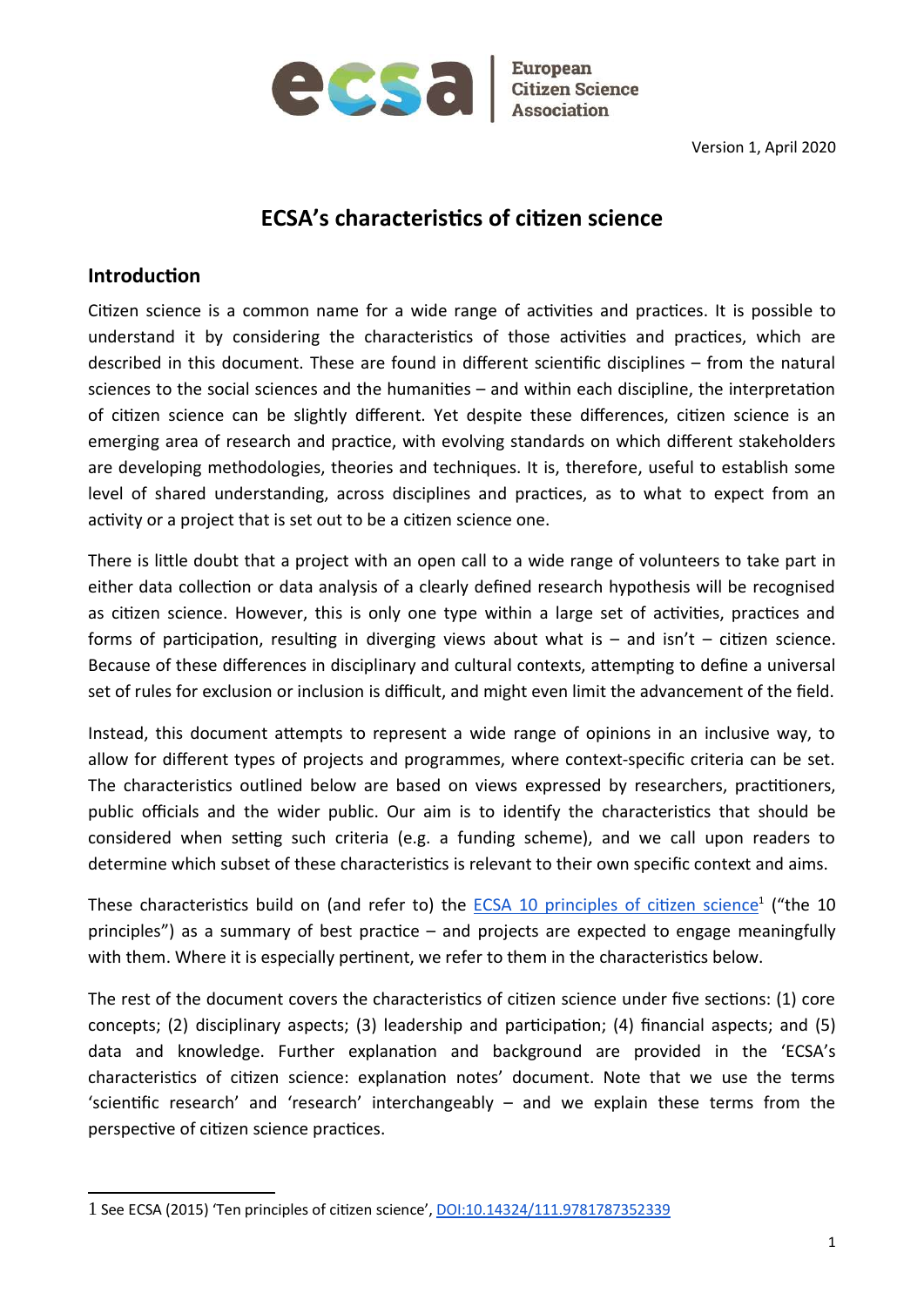

#### 1. Core concepts

Science and research. Citizen science practices cross disciplinary boundaries: some belong to fields widely acknowledged as scientific research, while others fall under the general term 'research', especially in the arts and humanities. Citizen science can describe many of these activities, especially when they comply with the 10 principles. We use 'scientific research' to refer to research in the sciences, the social sciences, the humanities and the arts.

What counts as scientific research? In common with research practice in general, citizen science can address a topic that is basic or applied, inductive or deductive, local or global. In specific contexts, it is appropriate to identify a subset of activities (to explicitly include environmental monitoring, or focus on hypothesis-driven research). To ensure rigour, the research should aim to follow protocols and practices in line with the disciplines within which the research is framed.

Intention and framing. In many fields, but particularly the medical and health sciences and the social sciences, there is a subtle difference between citizen science activities and traditional practices that view participants as subjects of research, or as participants in a survey or workshop. Therefore, the decision to call an activity citizen science should include an articulation of which aspects justify this, for example by referencing the 10 principles.

Hypothesis-driven research, monitoring, inductive and exploratory and scientific database creation. Research involving citizen science can take many forms, and the roles of the participants can include, for example: identifying a research question; collecting or analysing data to support or refute a hypothesis; monitoring environmental or health conditions for management or policy outcomes; and the creation of generic data within a domain to support a wide range of research questions (such as digitising art collections, observations or mapping). Activities can also include inductive and exploratory approaches that are based on qualitative knowledge production. In a citizen science project, it can be appropriate to focus exclusively on some of these activities (e.g. only hypothesis-driven) in specific contexts, for example when this is required by funding agencies.

Roles and responsibilities. In citizen science, there are contexts in which it is appropriate for citizens, scientists and other project stakeholders to be considered as equal partners in the research process, and cases where the appropriate contribution is limited to data collection or providing resources. Contributors need to be aware of the act of participation, with the deliberate intention of being involved in the project. Transparency regarding the different roles and expectations in the process is recommended, and participants should be made aware that they are contributing to research. This is especially important if participants are only taking over small or micro-tasks that require little engagement, but the overall contribution to a clearly defined scientific process or research is important.

Subject or participant? In some disciplines, such as the medical and social sciences, the shift from being a research subject to becoming an active researcher should be made clear. The nature of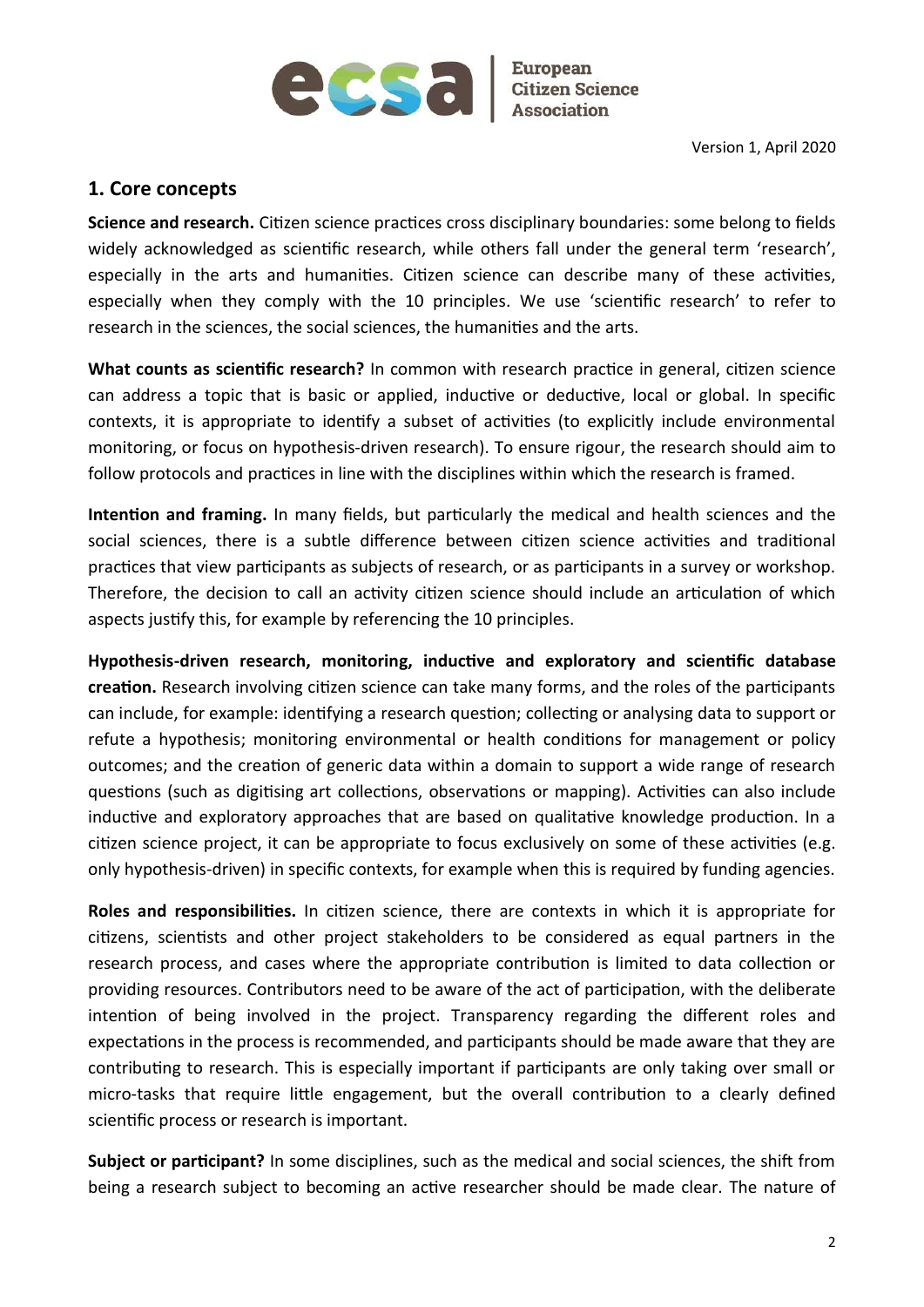

such studies means it is common that citizens themselves, their behaviours, challenges and health issues are under examination. But citizens can also take an active role in, and even initiate, the above activities. It is possible that the people who take part in such projects can be subjects and participants at the same time, depending on the intentions and framing of the research.

Ethics. The aims and intentions of citizen science projects and the research they involve should be communicated clearly and openly with participants and other stakeholders. If involvement is consensual and fully understood by participants, it may be considered citizen science. Special attention needs to be paid to transparency in community- or self-initiated projects that operate outside organisational ethical practices. In any case, all actors must adhere to a code of research integrity and quality issues when they participate in a research project.

#### 2. Disciplinary aspects

Disciplinary views. Citizen science is applicable across all scientific disciplines, alongside a variety of disciplinary traditions and research methods. While it is well embedded within ecological, meteorological and astronomical research, there are many areas of natural sciences and engineering that are yet to develop an approach for citizen science activities. Within these scientific and technological disciplines, there is a need to take into account methodological practices, standards and conventions when designing citizen science activities.

However, special attention must be paid in several areas. In the arts and humanities, the research approach, problem formulation and methods of data gathering and interpretation can differ from natural sciences, and it is important to acknowledge this variety. In the social sciences, participatory forms of citizens' engagement have been used extensively. For example, participatory action research and related practices make it difficult to draw a clear line between these practices and citizen science. Any research that is framed as citizen science is likely to be explicit about how it needs to be assessed as such (e.g. by using the 10 principles), and should consider how participants are moving beyond being subjects of the research.

Medical sciences and human health. Projects investigating human health (physical or mental) can present different challenges to assess as citizen science, due to their varying levels of active engagement, the purpose of knowledge production, data sharing, the level of expertise required to assess medical information, and the involvement of commercial activities. In such cases, the organisational context needs to be considered: the same activity (e.g. a trial of an intervention) can be done by a hospital or a commercial actor, and therefore be assessed differently. While in other domains, sharing personal data is sometimes problematic, in the health domain it is almost a prerequisite to participation.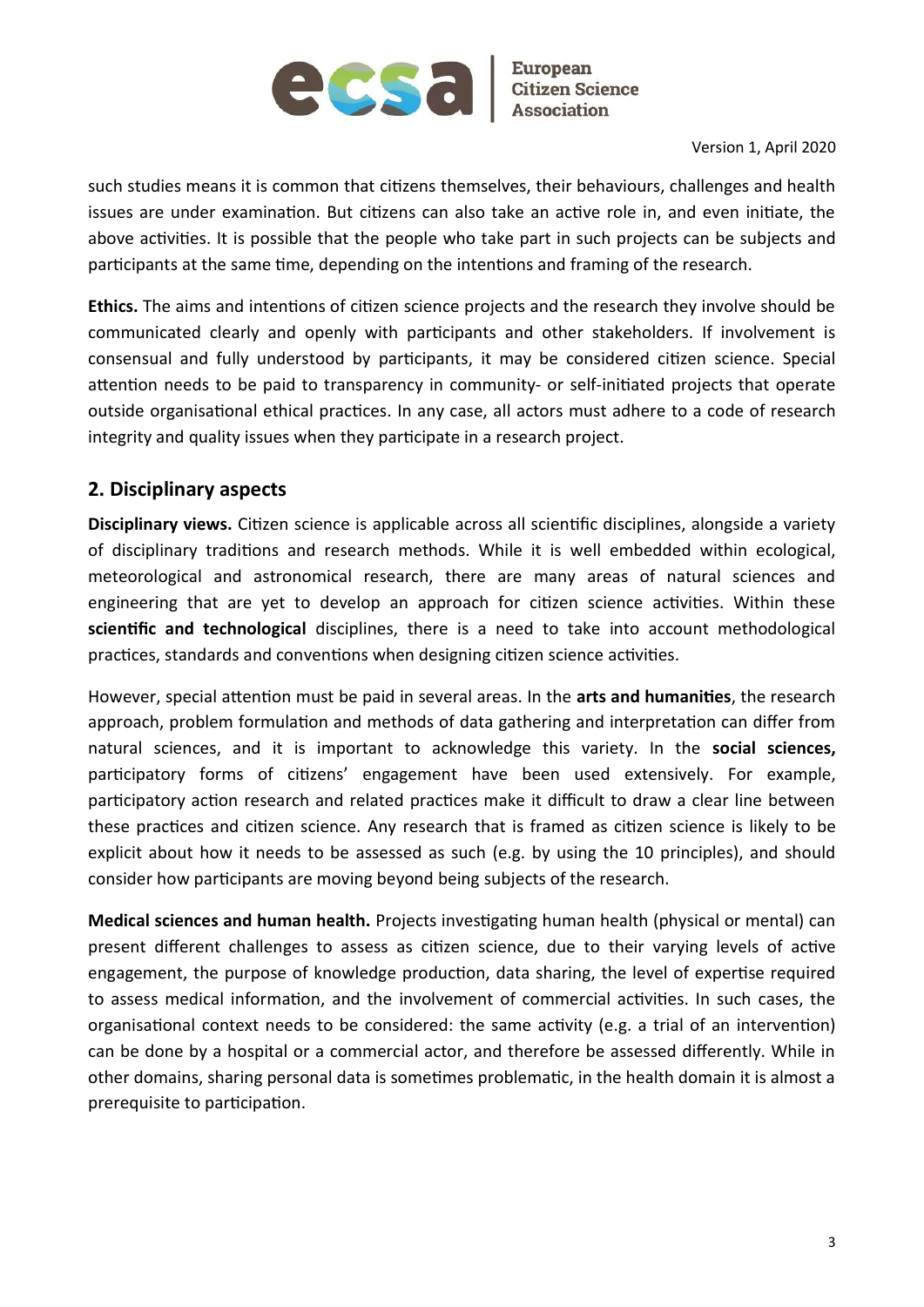

**Citizen Science** 

Version 1, April 2020

### 3. Leadership and participation

Individual project, community-led project and researcher-led project. Citizen science projects can be led by researchers or scientists, or can be led collaboratively by a community to address a particular issue. Projects can also be run by an individual, who will carry out the whole project alone. All are potentially consistent with citizen science, and the decision on each project can be made by examining its context and practices.

Research-performing organisations, public bodies and institutions, non-governmental organisations. Citizen science initiatives can be supported and run by different types of organisations. While commercial activities need special attention, activities that are run by public bodies (e.g. environmental monitoring) and non-governmental organisations (e.g. health charities) could be part of citizen science, and it is not mandatory to include professional scientists or research-performing organisations.

Commercial activities. If a direct commercial benefit is the main aim of an activity, and of results from the use of data (e.g. via paid data services for the sole personal benefit of the person who shares the data and further commercial use beyond services for the data provider), it is generally not considered as citizen science. This also applies if motives for activities are perceived solely to support a marketing or business strategy, rather than supporting a unique research goal and a justified involvement of citizens. However, commercial activities that are in line with the 10 principles and are transparent could still be considered as citizen science.

**Degree of engagement.** Active engagement that requires citizens' cognitive attention during participation in the research process is favoured over limited interaction. It is also preferable to engage citizens in several phases of the research process. Minimal participation, for example volunteers sharing computing resources or social media habits without actively engaging in the research itself, or downloading an app that automatically collects data for scientific purposes, could still be considered as citizen science under certain conditions. Examples include when a project actively aligns with the 10 principles, or supports the production of scientific results that would not have been possible without the informed decision of volunteers to contribute.

Small scale vs large scale. Citizen science projects can include a single person carrying out a research project and publicly sharing their knowledge on a non-traditional platform (e.g. a blog) while adhering to scientific standards (e.g. peer review). It can also consist of a small group of participants, or be open to large-scale participation in various phases of the research process. Projects may aim to achieve large-scale participation, or to contribute significantly to knowledge through personal effort, depending on the context and the discipline. Depending on the aim of the project, all scales could be considered as citizen science.

Professionalism vs volunteerism. When citizen science is understood as a collaboration between professional and volunteer scientists, the question arises: what is 'professional' and what is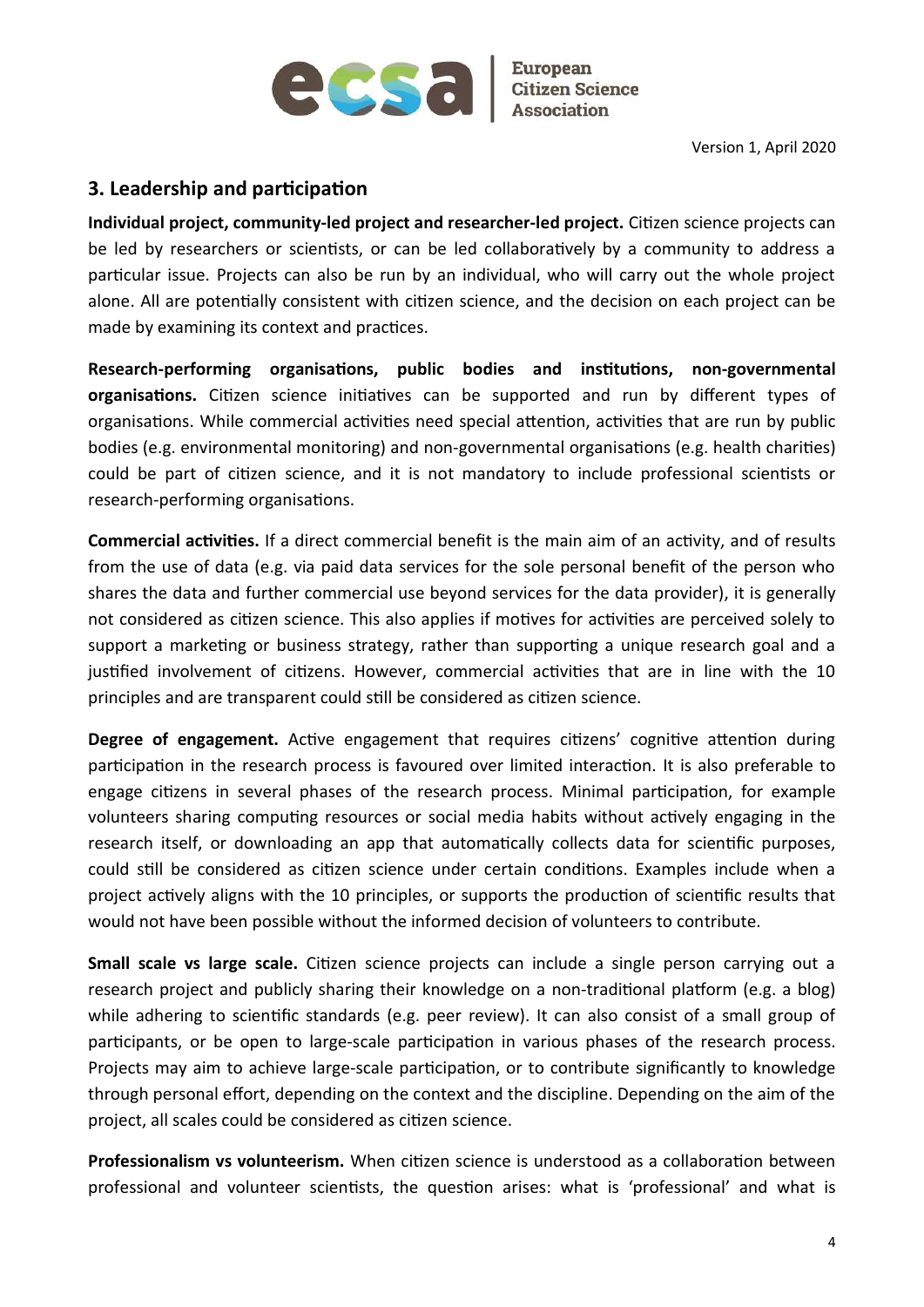

'voluntary'? The interpretation of these terms varies widely and depends on context, culture and the field of enquiry. It includes aspects such as professional skill sets, remuneration and timescales of involvement. For example, volunteers with a scientific background or professional scientific role in other capacities can still be volunteers when they apply their skills in their free time. They can engage in scientific activities full time and still be understood as volunteers under certain conditions (e.g. when the effort is beyond their professional roles).

Science engagement and science education. Citizen science projects can have educational outcomes for participants involved in various phases of the research process. Intended learning outcomes for participants are a favourable aspect in citizen science. However, for a project to be classified as citizen science, educational goals or science engagement/outreach should not be the only focus, to ensure they are aligned with the research goals. Hence, achieving higher awareness of and engagement with scientific processes can be one aim (intentional or unintentional) of citizen science projects  $-$  but should not be the main aim.

Links to decision-making. Citizen science projects may include an intervention into the current state of affairs, such as local decision-making. This might happen in activities that fall under banners such as participatory action research, community science or addressing environmental injustice. Concerns over motivational bias in the project results can emerge in such cases, and it is recommended to pay attention to the implementation and documentation of the relevant disciplinary standards to demonstrate rigour.

#### 4. Financial aspects

Financial support for scientific research. Pure financial support to a project, such as crowdfunding, subscription fees and donations, is not considered citizen science, as no participation in any phase of the scientific research takes place. Careful consideration of the consistency with citizen science should be made if the financial contribution is a prerequisite to a form of participation in the scientific research phase of the project.

Payment to take part in a project. Requesting financial contributions from citizens to participate in a project, for example to finance data-measurement kits, can be consistent with citizen science. But consideration should be made as to how this may affect social inclusion (e.g. excluding poorer participants) and bias participation.

Incentives to participate in an activity. Projects that incentivise participants can qualify as citizen science, but this is dependent on the context and form of relationship between project leaders and participants. Incentives could take different forms, such as small payments in crowdsourcing activities, or providing bikes to facilitate mobility in a place with high deprivation. However, the type or amount of the incentive should be taken into account before considering its consistency with citizen science. Acceptance of incentives/payments to participants in the citizen science context depends on the culture/country and the social/economic status of participants.